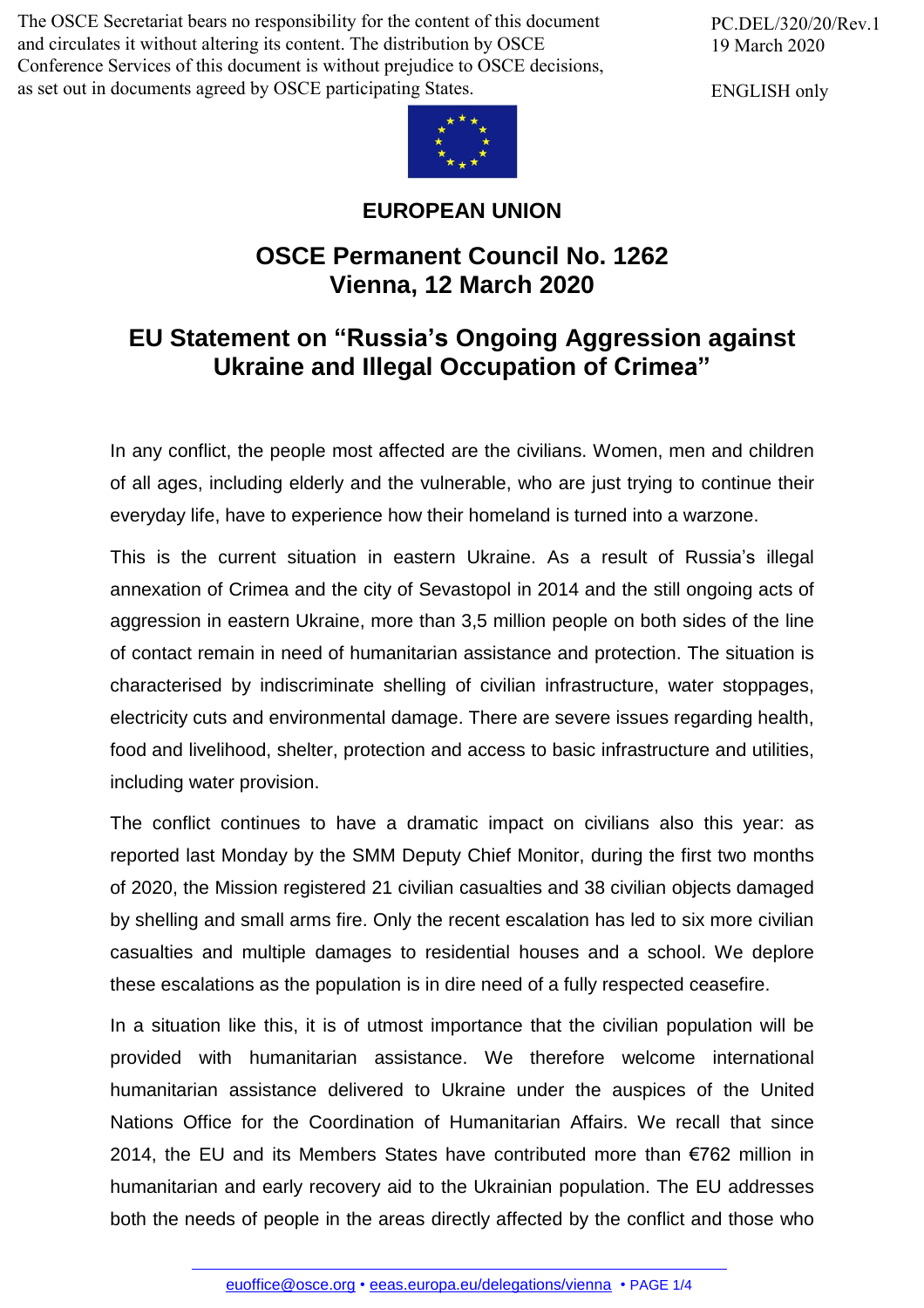have fled the conflict areas. One measure has been emergency financial assistance, where the EU has provided €141.8 million in total and €23 million allocated in 2019. Approximately half is directed at vulnerable people living in the non-government controlled areas. This relief aid targets those most in need, including female-headed households, the elderly, children, and persons with disabilities.

The European Union stresses that the humanitarian aid provided in Ukraine must be in conformity with international humanitarian law and humanitarian principles of humanity, neutrality, impartiality and independence. It must be needs-based and aimed solely at the protection and assistance of the population in need. This is why we repeatedly have expressed our concern about the Russian so-called "humanitarian convoys" entering Ukrainian territory from Russia at the Donetsk Border Crossing Point without the consent of the Ukrainian authorities, some of them even entering military compounds, acting in clear violation of Ukraine's sovereignty and territorial integrity, as well as of fundamental international humanitarian principles. We have not seen any evidence that the humanitarian aid, which Russia claims to deliver with these convoys, has had any sizeable impact on the population concerned.

Humanitarian assistance should be delivered through an international mechanism and coordinated at international level. The International Committee of the Red Cross sends trucks with humanitarian aid over the line of contact on a regular basis. The United Nations and many participating States around this table have also been active in providing humanitarian relief to Ukraine. However, many humanitarian organisations experience that the so-called "authorities" in certain regions of Donetsk and Luhansk have introduced significant restrictions on their work in the nongovernmental controlled areas. Only a few organisations are allowed to operate there while others have been expelled. We once again call on Russia to join an international mechanism for the delivery of humanitarian assistance, as foreseen in the Minsk agreements, and use its considerable influence over the armed formations it backs to ensure these mechanisms full access to the whole territory of Ukraine.

As said before, it is important that the international community receive an accurate understanding of the situation of the civilians affected by the conflict. We commend the SMM for their Human Dimension activities and thematic reports that are an essential base for a better understanding of the humanitarian situation on the ground.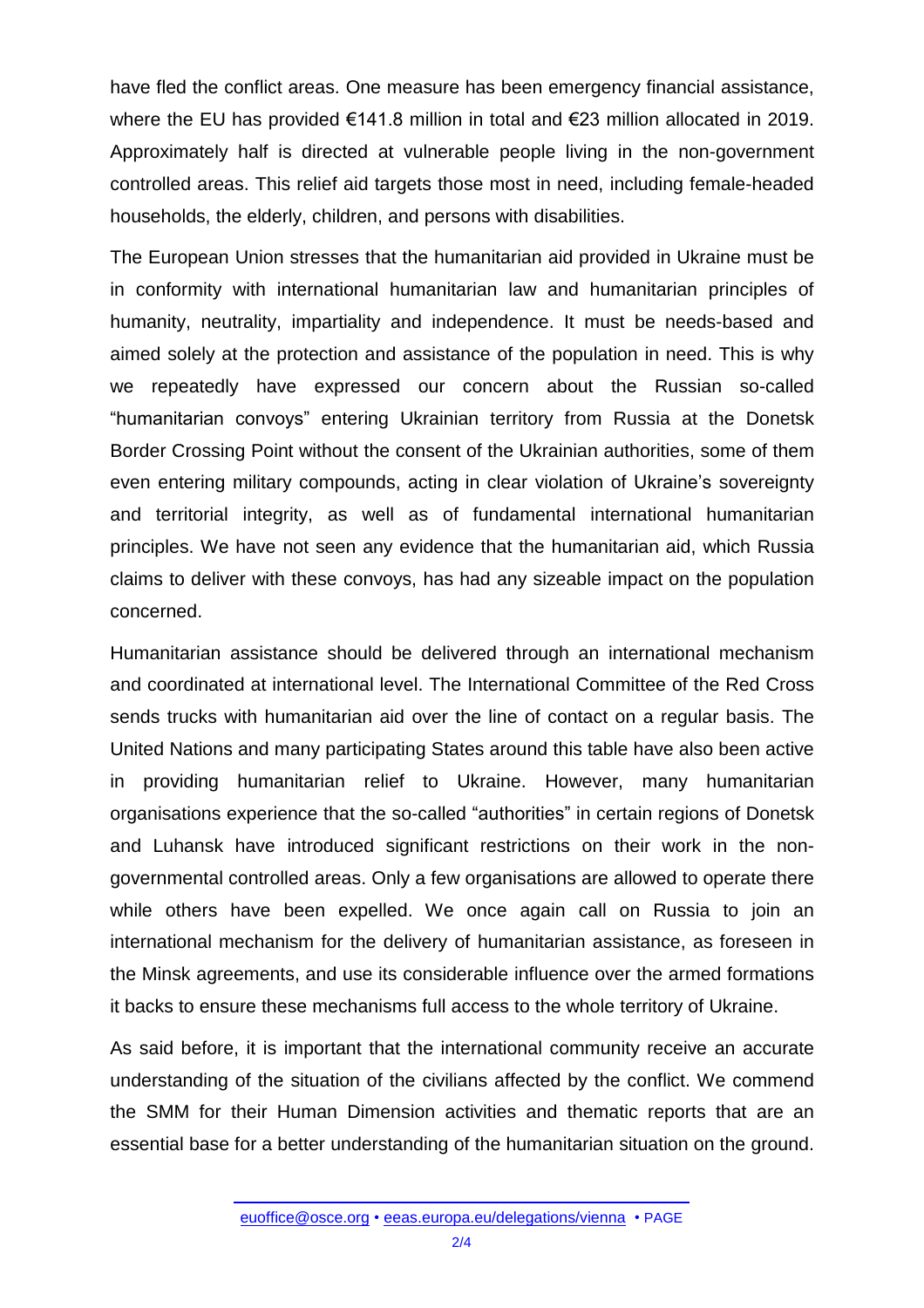That is why we call on Russia to use its influence to provide the SMM safe, secure, unconditional and unimpeded access to the entire territory of Ukraine in line with the Mission's mandate. Any action that jeopardises the security of the SMM monitors and their assets, including the functioning of their UAVs, is also a threat towards the security situation for all the inhabitants of eastern Ukraine. Those responsible for any willful damage, destruction or loss of SMM UAVs and other assets should be held accountable, both politically and financially.

The EU calls on the sides to implement the actions that were agreed upon in the Normandy Summit in Paris in December as this would lead to an improvement in the humanitarian situation for the civilian population along the contact line and represent steps toward a full implementation of the Minsk agreements and toward a sustainable political solution of the conflict in full respect of the sovereignty, territorial integrity, unity and independence of Ukraine. We commend the Ukrainian leadership for the constructive approach and the political will to negotiate an end to the conflict that has resulted in more than 13.000 casualties. We call on Russia to act likewise.

We continue to call on Russia to ensure unhindered and free passage to and from the Sea of Azov in accordance with international law.

The EU remains firm in its call on all sides to swiftly and fully implement the Minsk agreements and honour their commitments in full in order to achieve a sustainable political solution to the conflict in line with OSCE principles and commitments. We call on Russia to fully assume its responsibility in this regard and to use its considerable influence over the armed formations it backs to meet the Minsk commitments in full. Respect for these principles and commitments must be restored. We again call on Russia to immediately stop fuelling the conflict by providing financial and military support to the armed formations, and we remain deeply concerned about the presence of Russian military equipment and personnel in areas held by Russiabacked armed formations. The duration of the European Union's economic sanctions against Russia is linked to the complete implementation of the Minsk agreements.

The EU recalls its unwavering support to the sovereignty, territorial integrity, unity and independence of Ukraine within its internationally recognised borders, and calls upon Russia to do likewise. We urge Russia to uphold these fundamental principles that it has itself invoked many times and to contribute, by acts and public pronouncements, to stabilising the situation and reversing moves that contravene